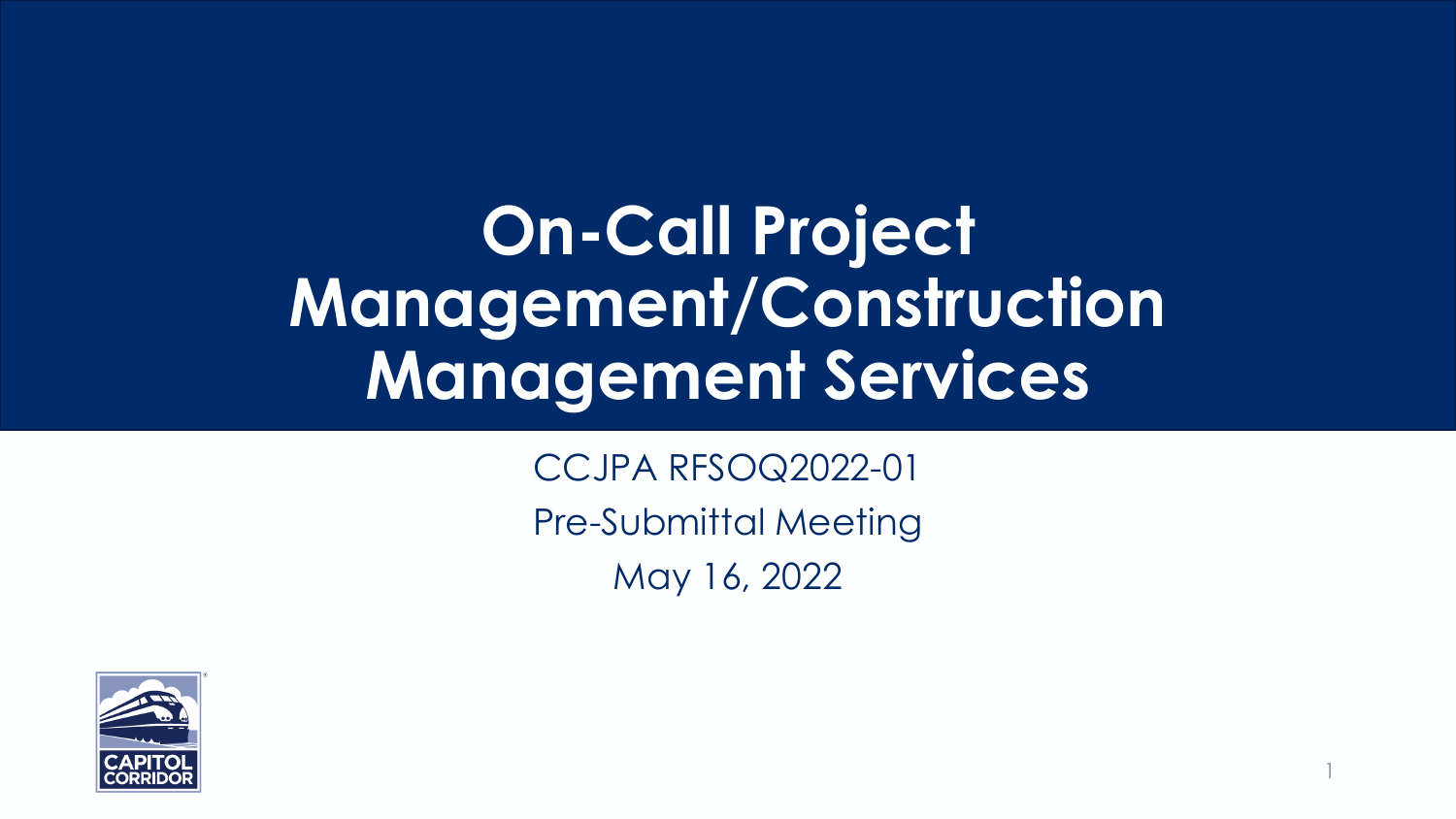## About the RFSOQ

- Services will be required on an as-needed basis, to be assigned via Work **Directives**
- Variety of funding may be used for Work Directives, no DBE requirements
- One \$15 Million, ten-year contract award from the RFSOQ, no minimum guarantee
- Conflict of interest with other CCJPA projects may preclude awardee from certain work under the awarded CM/PM contract
- To the extent possible, work is to be provided by personnel within the 8 county areas of the Capitol Corridor service area
- **Non-exclusive agreement**
- Billing rate data shall only be submitted when requested by CCJPA, before oral interviews

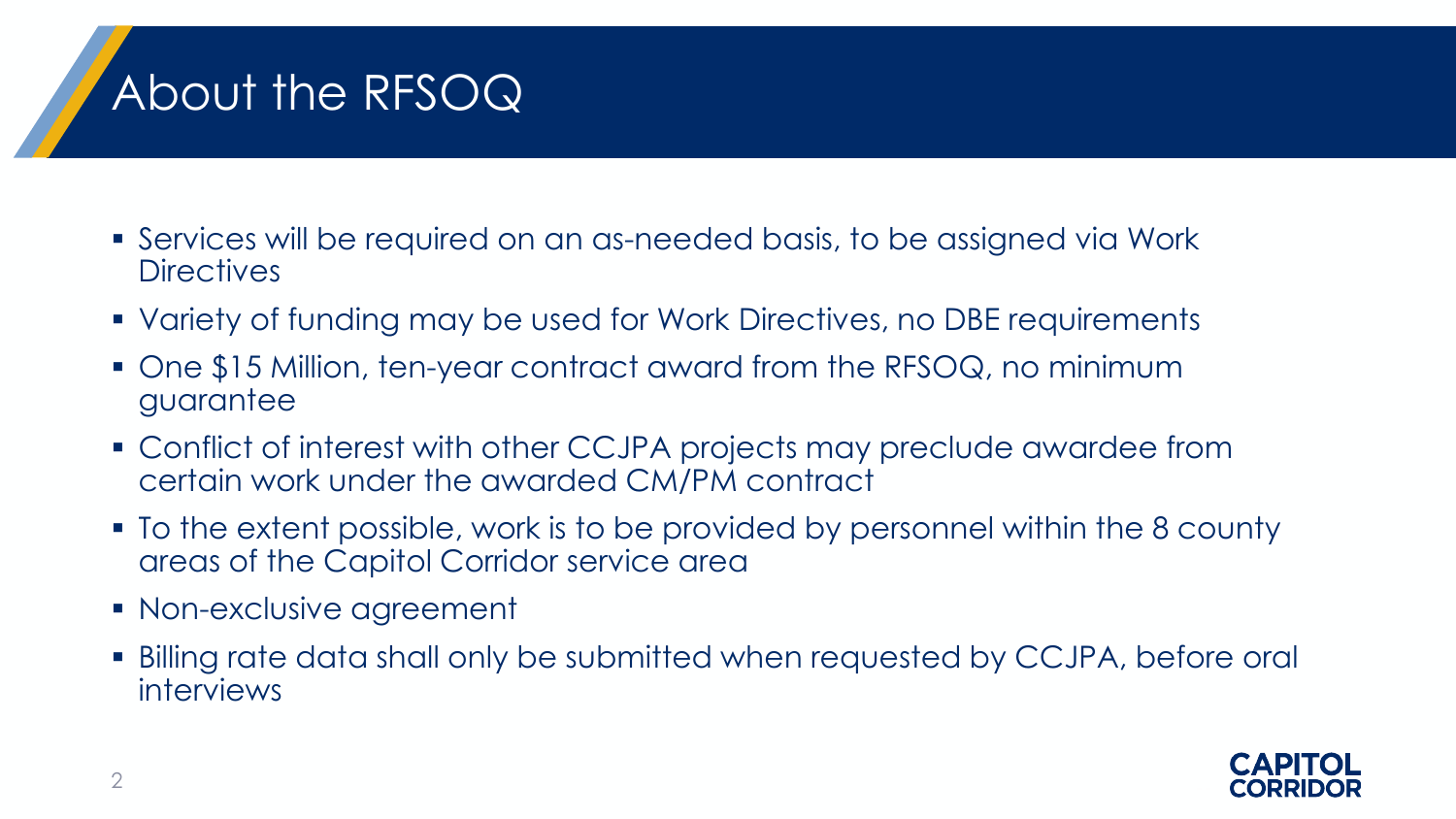#### Scope of Work

- Program management (contract management)
- **Design review services**
- **Construction management services**
- Administrative tasks related to PM/CM services
- Cost management and scheduling for CCJPA projects
- Quality control/quality assurance of work products
- Procurement advisory services for CCJPA capital projects
- Claims management and dispute resolution assistance
- Rapid or emergency response to CCJPA as required.

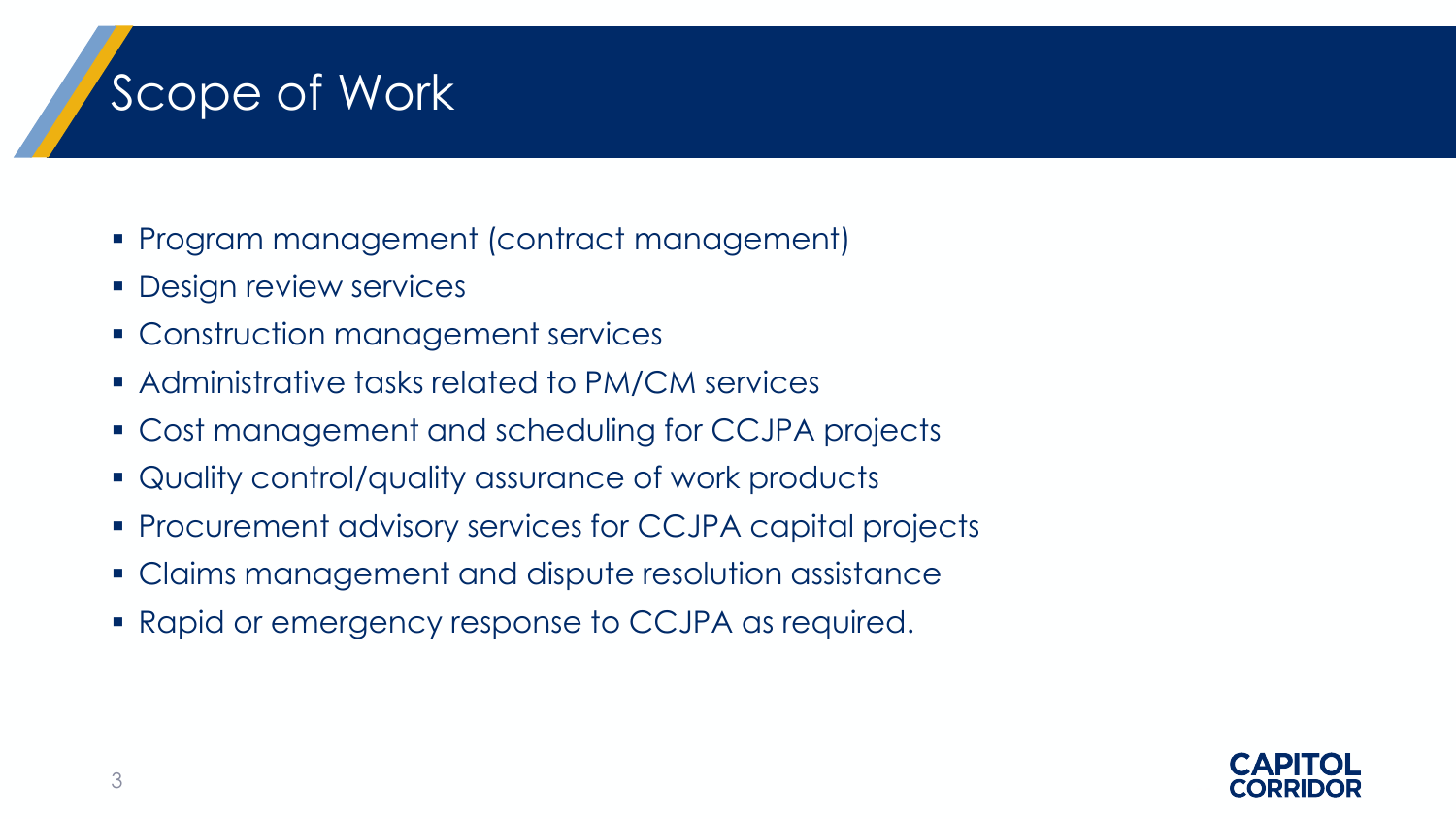## Key Personnel Resumes

- Resident Engineers (9 resumes)
	- 2 with PE licenses
	- 3 with PMP/CCM
	- 2 with experience on a \$50M range project
	- 2 with experience on a \$25M range project
- **Program Manager (1 resume, PE or PMP/CCM)**
- Support Staff (10 resumes max)
	- Office engineering (2)
	- Inspectors (2)
	- Quality Assurance Manager (1)
	- Certified Safety Professional (1)
	- Estimator (1)
	- Scheduler (1)
	- Labor compliance specialist (1)
	- Claims analyst (1)

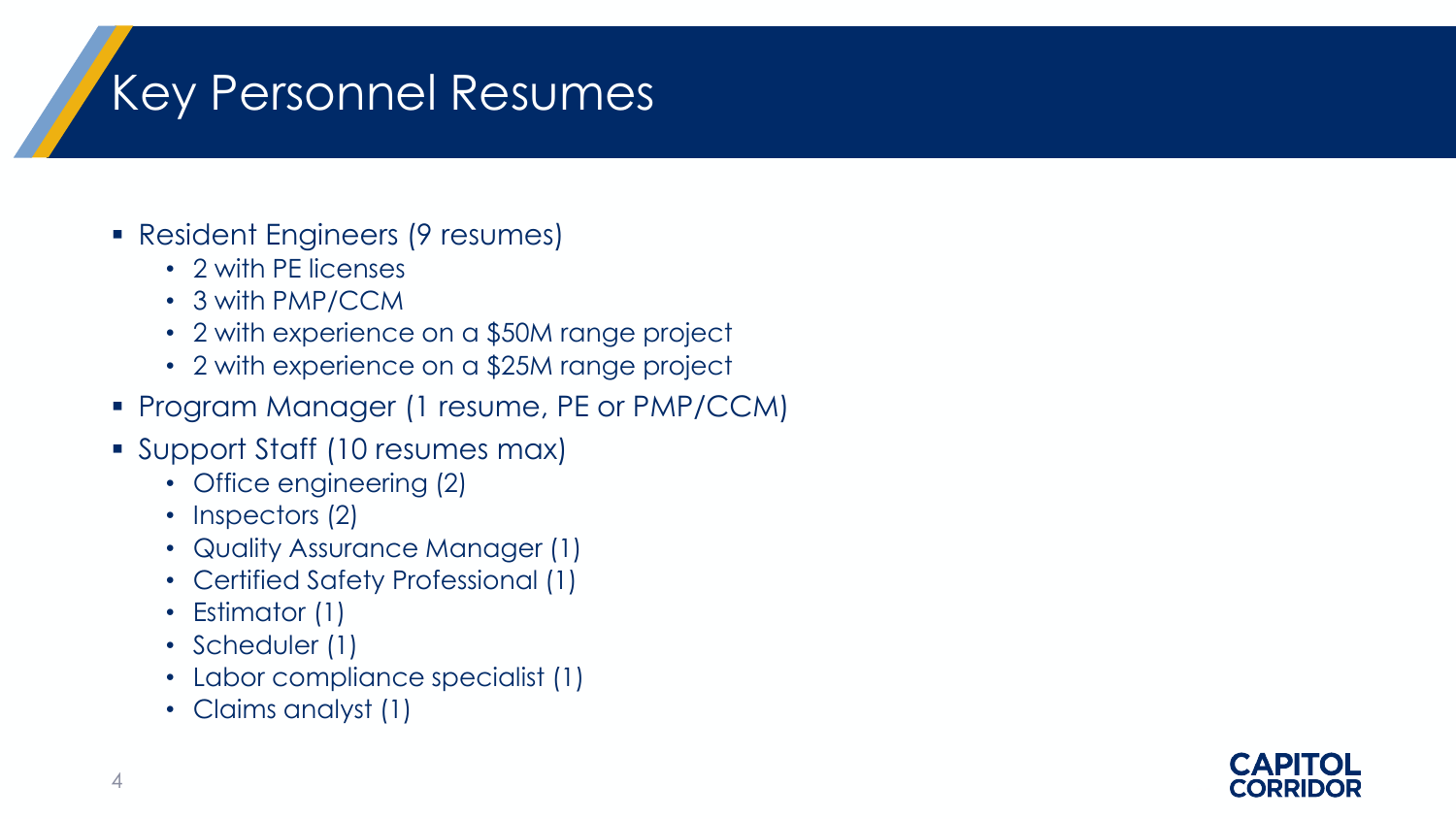## Evaluation Criteria

| <b>Criterion</b>                        | <b>Percentage</b> |
|-----------------------------------------|-------------------|
| <b>Qualifications of Proposing Firm</b> | 15%               |
| <b>Organization/Depth of Resources</b>  | 15%               |
| <b>Qualifications of Project Team</b>   | 25%               |
| <b>Past Performance</b>                 | 10%               |
| <b>Oral Presentation</b>                | 35%               |

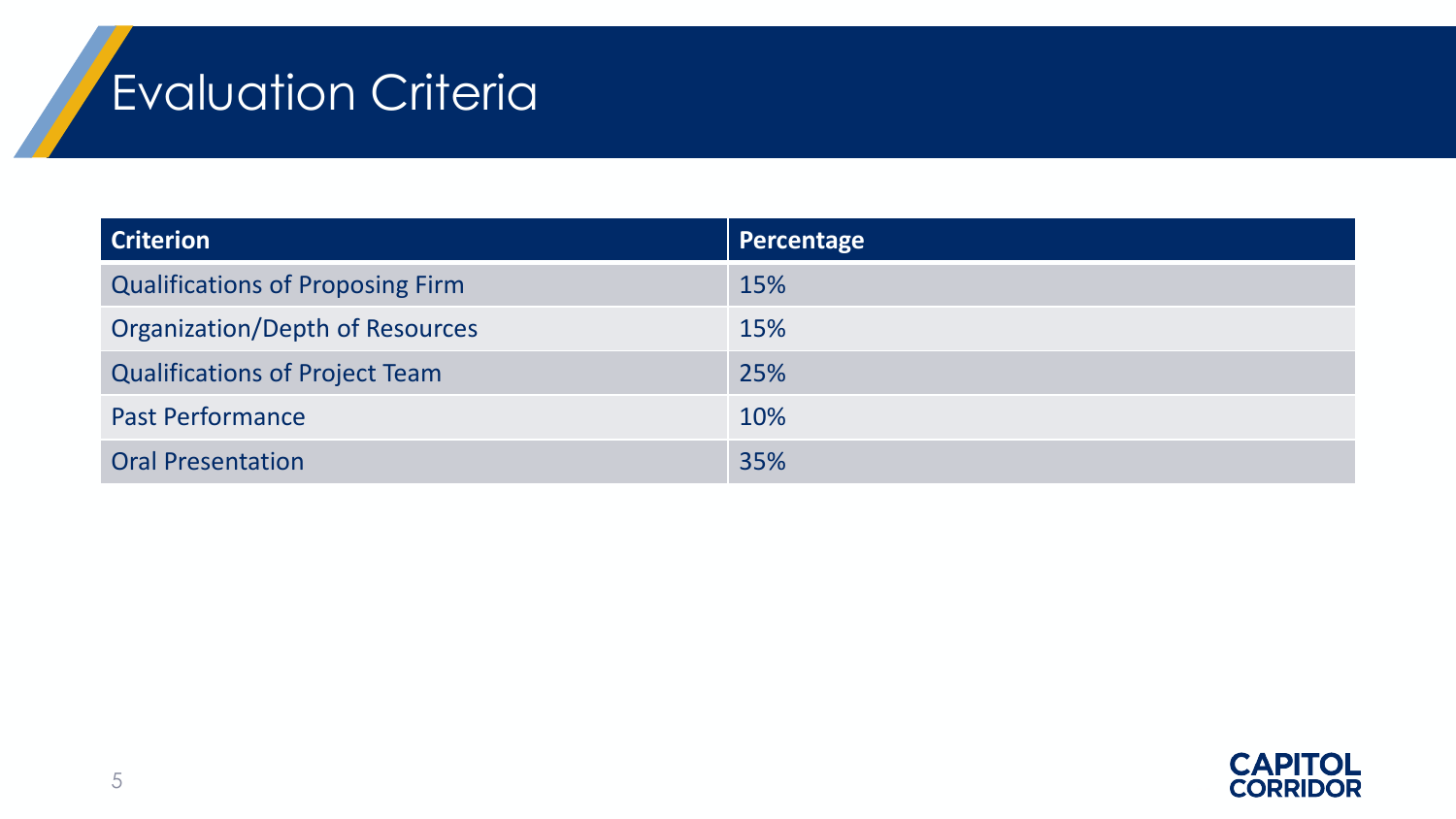#### Proposal Submissions

- Due 5:00PM, local time, on Thu, June 16, 2022
- Electronically submitted to Shirley Qian [\(shirleyq@capitolcorridor.org](mailto:shirleyq@capitolcorridor.org))
	- Email attachments
	- External download from a file share system
- Two copies of proposals, labeled clearly
	- One complete copy
	- One Public Records copy

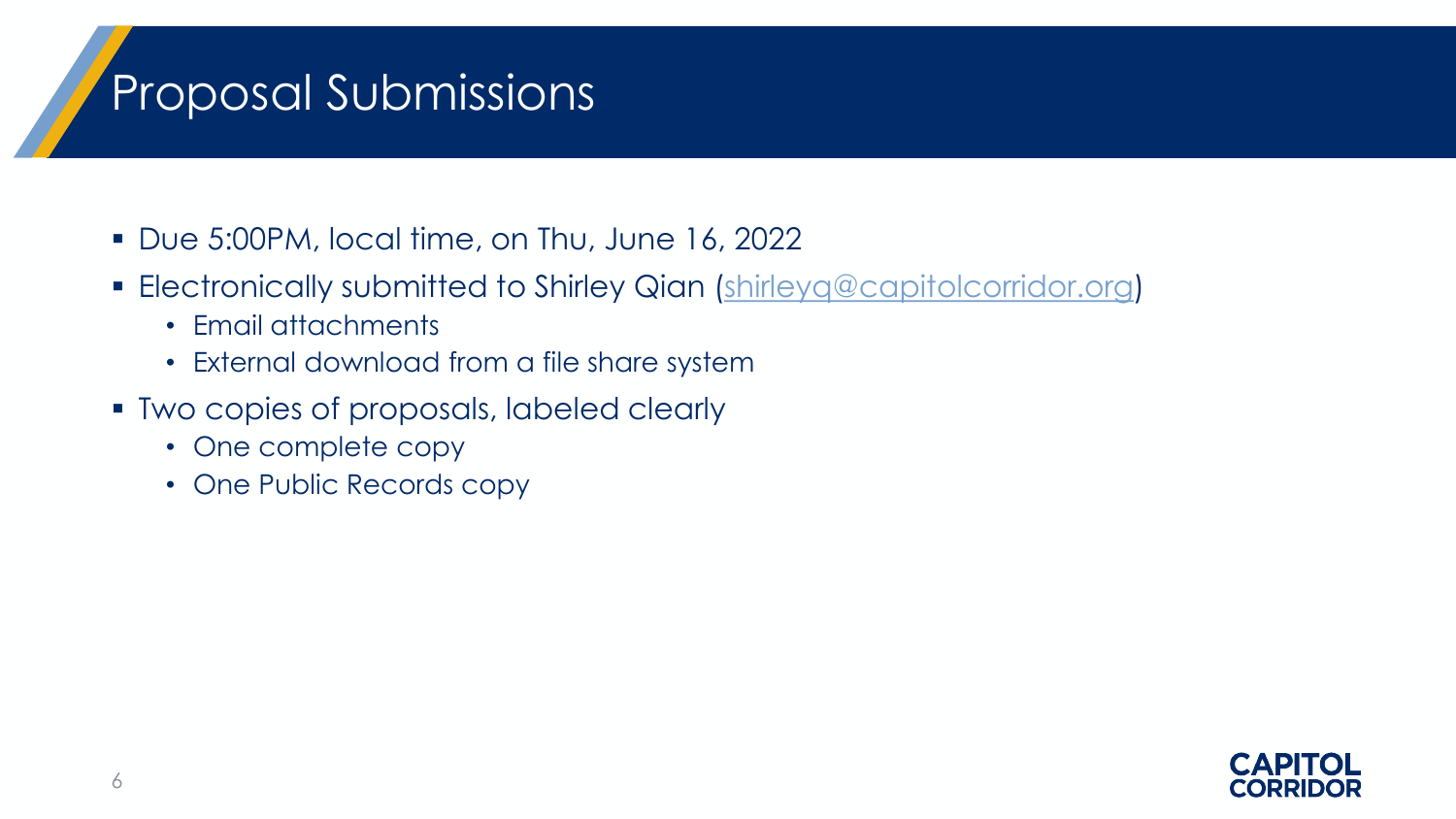# Selection Schedule

| Proposal Submission               | June 16, 2022           |
|-----------------------------------|-------------------------|
| Oral Interviews                   | July 13 – July 15, 2022 |
| <b>Selection for Negotiations</b> | July 18, 2022           |